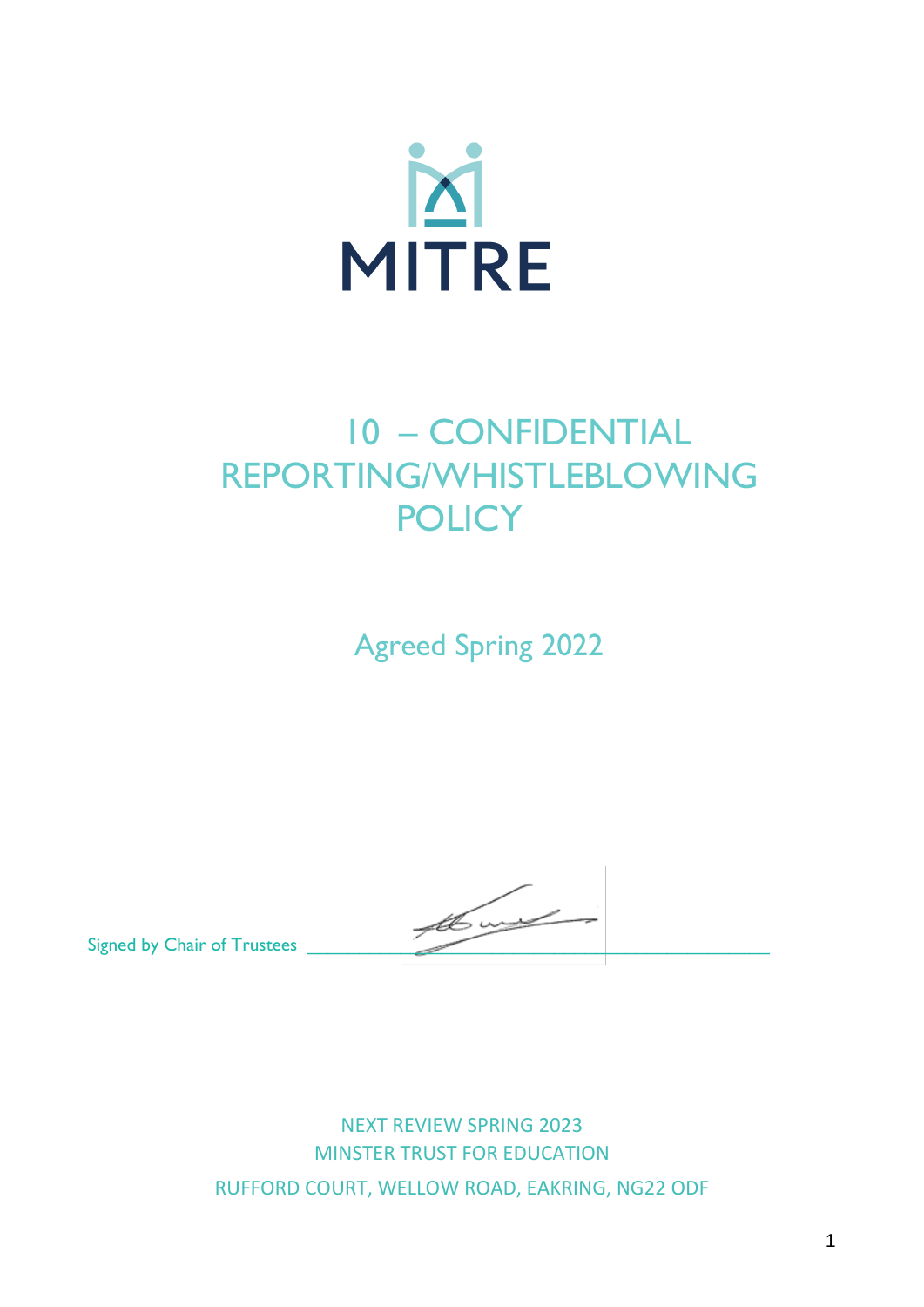## **CONFIDENTIAL REPORTING/WHISTLEBLOWING POLICY**

## **INTRODUCTION**

Head Teacher and Governors recognise that a member of staff may be the first to realise if something is wrong within the school. However, they may not want to express their concerns because they feel that speaking up would somehow be disloyal to their colleagues or to the school.

It is important for staff to know that (INSERT SCHOOL NAME) and MITRE is committed to the highest possible standards of openness, probity and accountability. Part of meeting that commitment is to encourage employees with concerns about any aspect of the school's work to feel able to come forward and voice those concerns. The school recognises the need for confidentiality and the fact that the majority of cases will have to proceed on a confidential basis.

## **SCOPE OF THIS POLICY**

## **Aims of the Policy**

The policy is designed to ensure that staff can raise their concerns about wrongdoing or malpractice within the school without fear of victimisation, subsequent discrimination or disadvantage. It is also intended to encourage and enable them to raise serious concerns within the school rather than ignoring a problem or 'blowing the whistle' outside.

This policy aims to:

- encourage staff to feel confident in raising serious concerns at the earliest opportunity and to question and act upon concerns about practice;
- provide avenues for them to raise those concerns and receive feedback on any action taken;
- ensure that they receive a response to their concerns and that they are aware of how to pursue them if they are not satisfied;
- reassure them that they will be protected from possible reprisals or victimisation if they have made any disclosure in good faith.

## **Range of the Policy**

The policy is intended to enable those who have concerns regarding wrongdoing or malpractice to report those concerns at the earliest possible opportunity so that they can be properly investigated. The policy is not, however, intended to replace existing procedures, for example:

- if the concern relates to someone's own treatment as a member of staff, they should raise this under the existing grievance procedure;
- if a parent or other user of the school has a concern about services provided, they should raise this as a complaint to the school;
- some areas of service have their own specific procedures, e.g. Child Protection procedures.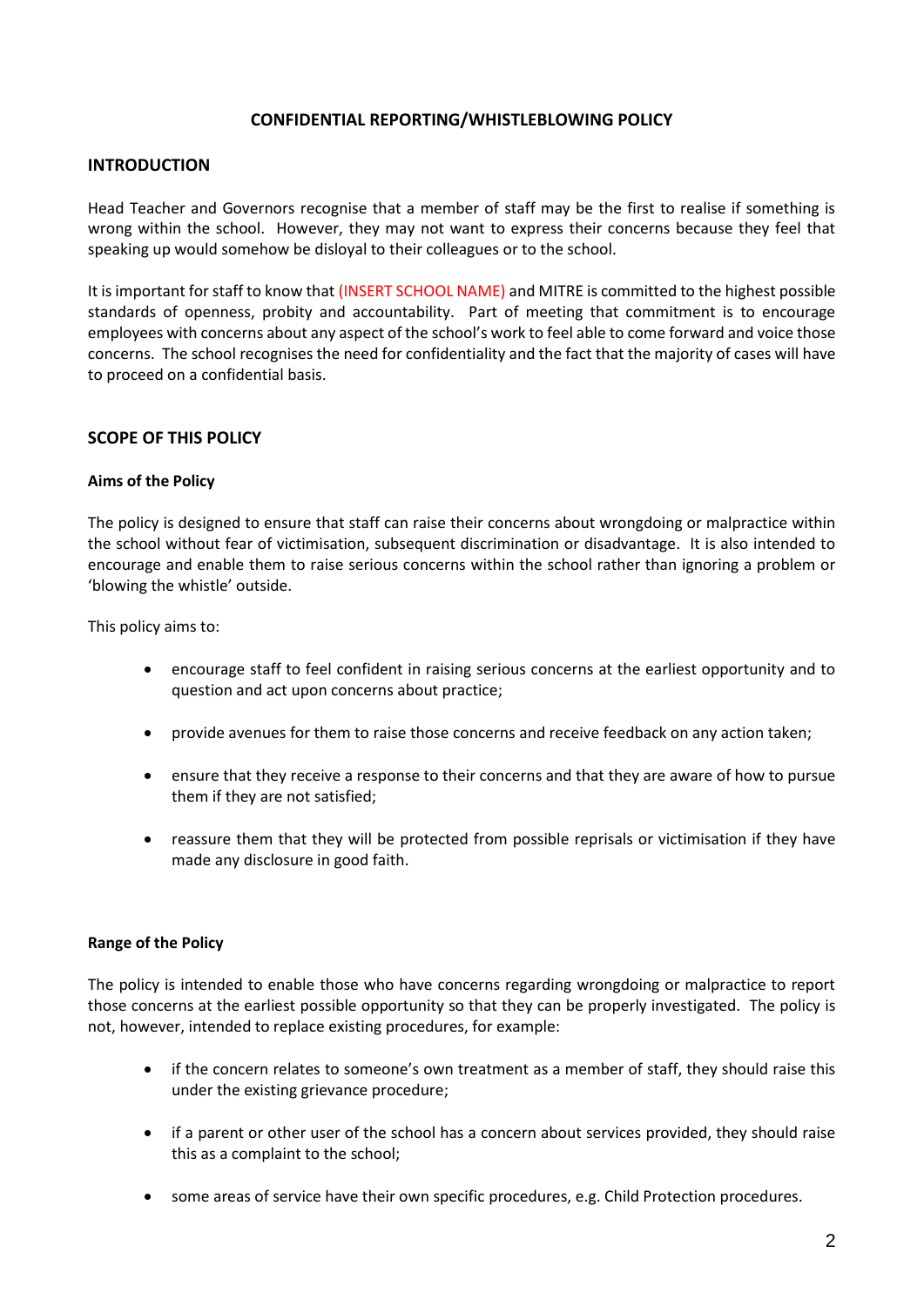Where concerns are raised, the subsequent investigation may take the form of any appropriate procedure, either internal or external, e.g. an internal audit enquiry or a Police investigation.

The person who has raised the concerns will ordinarily be kept informed of progress and of the outcome of any investigation.

## **Who can raise a concern under this Policy?**

The provisions of the policy apply to all:

- Employees at the school
- Governors of the school
- Employees of contractors working for the school, e.g. agency staff
- Employees of suppliers
- Voluntary workers within the school

## **What should be reported?**

Staff should report any concerns that they have about service provision or about the conduct of Employees or Governors of the school or others acting on behalf of the school that:

- make them feel uncomfortable in terms of known standards, or
- are not in keeping with the school's regulations and policies, or
- fall below established standards of practice, or
- are improper behaviour

These concerns might relate to:

- conduct which is unlawful
- disclosures related to miscarriages of justice
- Discrimination, including but not limited to age, race, sex, sexual orientation, religion and belief, gender re-assignment, disability, pregnancy or maternity and marriage or civil partnership
- health and safety of the public and/or other employees
- damage to the environment
- unauthorised use of public/school funds
- possible fraud and corruption
- neglect or abuse of clients, or
- other unethical conduct

## **SAFEGUARDS**

## **The Legal Framework**

The Public Interest Disclosure Act 1998 provides legal protection, in certain circumstances, to workers making disclosures in good faith about malpractice.

The Act makes it unlawful for an employer to dismiss anyone or allow them to be victimised on the basis that they have made an appropriate lawful disclosure in accordance with the Act.

## **Harassment or Victimisation**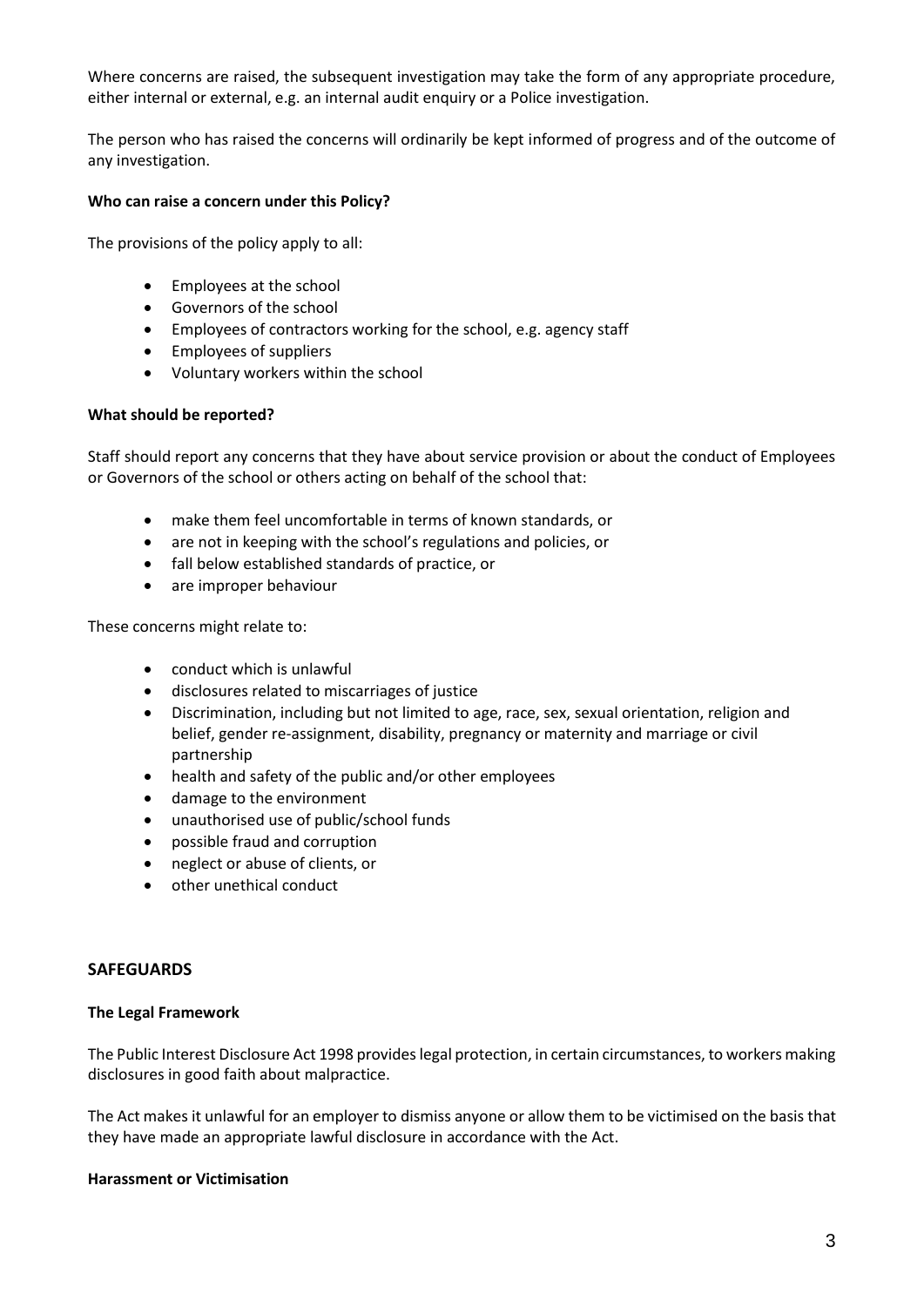The school is committed to good practice and high standards and to being supportive of its staff.

The school recognises that the decision to report a concern can be a difficult one to make. If a member of staff honestly and reasonably believes what they are saying is true, they should have nothing to fear because they will be doing their duty to the school, their colleagues and those for whom they are providing a service.

The school will not tolerate any harassment or victimisation (including any informal pressures) and will take the appropriate action to protect staff when they raise a concern in good faith.

## **Support for the Person Raising Concerns**

Throughout the process the member of staff:

- Will be protected from suffering a detriment, bullying or harassment from another employee
- will be given full support from the management and Governors of the school
- their concerns should be taken seriously
- the school will do all it can to help them throughout the investigation e.g. provide access to advocacy services where the individual has no access to Trade Union Support.

## **Confidentiality**

All concerns will be treated in confidence and any records relating to the case should be handled in accordance with the GDPR. Every effort will be made not to reveal the identity of the member of staff who raises concerns, should that be their wish.

If the concerns raised are investigated as part of the disciplinary/grievance/ harassment procedures, it may be that it is not possible to take the appropriate action on the disclosure without the help of the person raising the concerns. As a result, they may be asked to come forward to act as a witness. If they agree to this, they will be offered the appropriate advice and support.

## **Anonymous Allegations**

This policy encourages staff to put their name to their allegation whenever possible. Concerns expressed anonymously are much less powerful but they may be considered at the discretion of the school. In exercising this discretion, the factors to be taken into account would include:

- the seriousness of the issue raised
- the credibility of the concern; and
- the likelihood of confirming the allegation from other sources.

## **Untrue Allegations**

Some concerns raised may, when investigated, prove to be groundless. If a concern is raised or an allegation made in the public interest by someone reasonably believing it to be true and their concerns are not confirmed by investigation, they should have nothing to fear as the school will recognise their genuine motives. However, it needs to be stated, should someone make an allegation frivolously, maliciously or for personal gain, disciplinary action may be taken against them.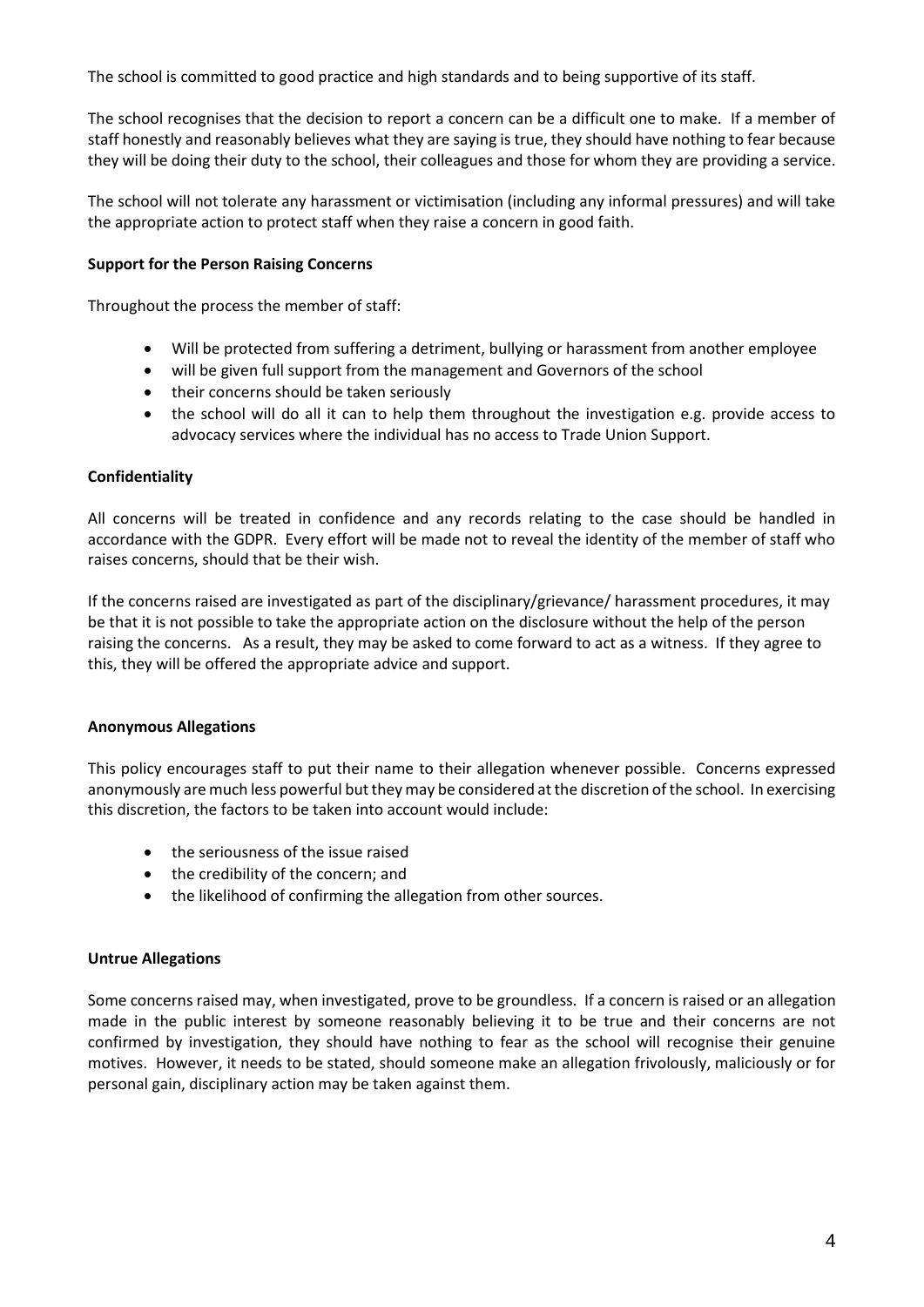## **RAISING A CONCERN**

## **Who should a concern be raised with?**

As a first step, staff should normally raise concerns with their line manager or with the Head Teacher. This might depend, however, on the seriousness and sensitivity of the issues involved and who is suspected of the wrongdoing.

If this is not appropriate, for example, if they are the person or persons about whom the concerns relate, staff should raise their concerns with the Chair of Governors.

If they are not confident that either of these will deal with their concerns properly, then they may raise the issue with the Trust Officers who may bring it to the attention of the school and ask them to investigate or indeed investigate on the school's behalf.

If an individual is unsure whether or not to raise a concern or wants confidential advice*,* they may wish to consult their Trade Union. Alternatively, they can contact The Whistleblowing Chairty , Protect on 020 31172520 or protect-advice.org.uk

## **How to raise concern(s)**

Staff may raise their concern by telephone, in person or in writing. In the interests of confidentiality, staff may raise concerns via their Trade Union. The earlier they express their concern, the easier it is to take action. They will need to provide the following information:

- the background and history of the concern (giving relevant dates);
- the reason why they are particularly concerned about the situation.

Although they are not expected to prove beyond doubt the truth of their suspicion, they will need to demonstrate to the person contacted that there are reasonable grounds for their concern.

Staff may wish to consider discussing their concern with a colleague first and they may find it easier to raise the matter if there are two (or more) of them who have had the same experience or concerns.

They may invite their Trade Union, professional association representative or a friend to be present during any meeting or interviews in connection with the concerns they have raised.

## **HOW THE SCHOOL WILL RESPOND**

The school will take their concerns seriously and will respond to them.

In order to be fair to all employees, including those who may have been wrongly or mistakenly accused, initial enquiries will be made to decide whether an investigation is appropriate and, if so, what form that investigation should take.

Where concerns or allegations fall within the scope of specific school procedures, then they would normally be referred for consideration under those procedures.

As a result of this, where appropriate, the concerns raised may:

- be investigated by management, or through the discipline/grievance/ process;
- be referred to the external auditors;
- be referred and dealt with under the established child protection procedures
- form the subject of an independent inquiry.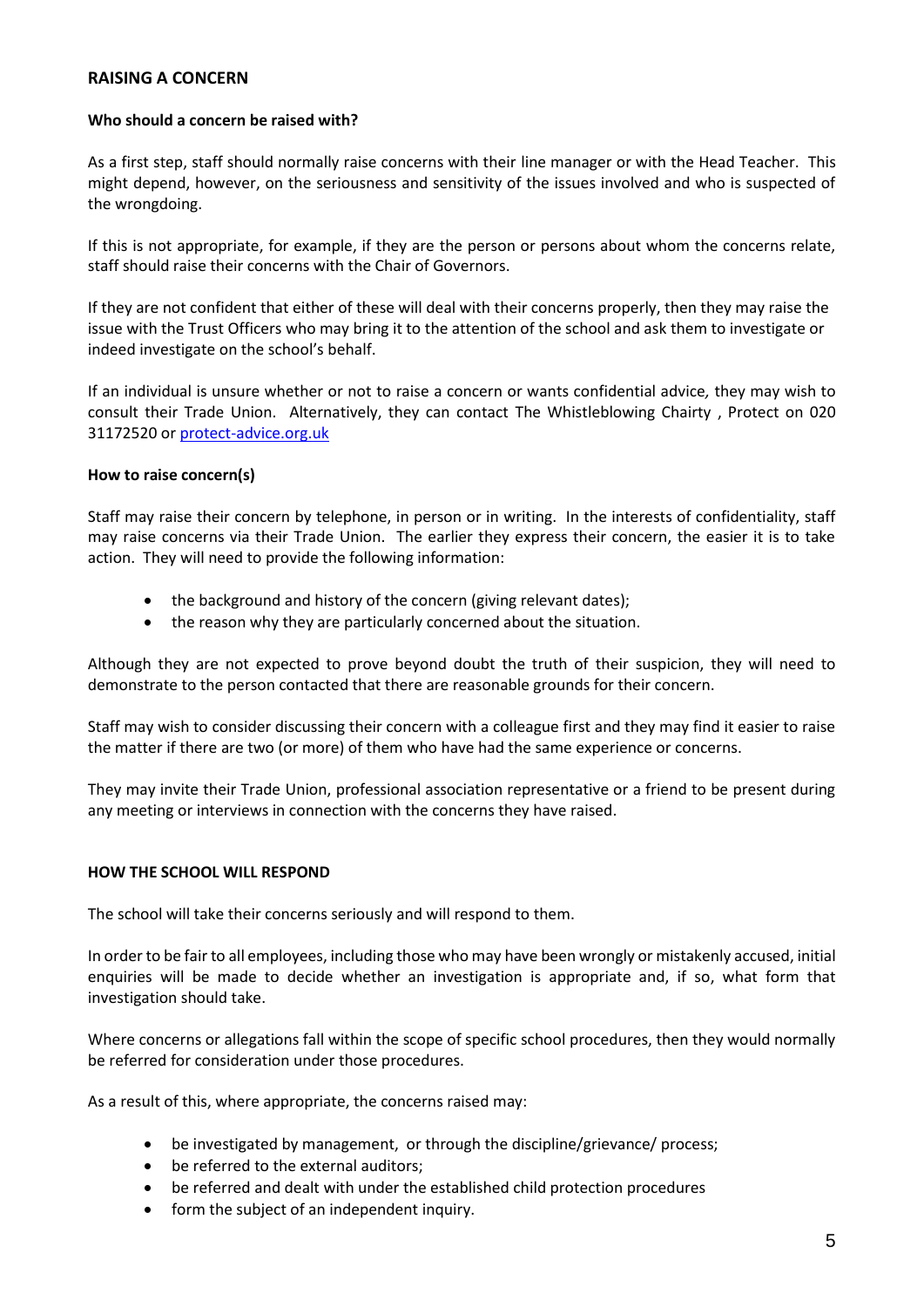Within ten working days of a concern being raised the Head Teacher (or Chair of Governors if internally raised with him/her) will write to the person raising the concern:

- acknowledging that their concern has been received;
- indicating how the school proposes to deal with the issue;
- telling them whether any further investigations will take place (and if not, explaining why this is the case);
- supplying them with information on staff support mechanisms.

The amount of contact between the person raising the concern and those considering the issues will depend on the nature of the matters raised, the potential difficulties involved and the clarity of the information provided. It is likely that the person raising the concern will be interviewed to ensure that their disclosure is fully understood.

A meeting can be arranged away from the workplace, if they wish, and a union or professional association representative or a friend may accompany them in support.

The school will do what it can to minimise any difficulties that staff may experience as a result of raising a concern. For instance, if they are asked to give evidence in criminal or disciplinary proceedings, the school will arrange for them to receive appropriate advice and support.

They need to be assured that their disclosure has been properly addressed. Unless there are any legal reasons why this cannot be done, they will be kept informed of the progress and outcome of any investigation.

## **RECORD KEEPING**

The Head Teacher has overall responsibility for the maintenance and operation of this policy. They will maintain a record of concerns raised and the outcomes. Records will be kept in such a way so as not to endanger the confidentiality concerning the identity of the person raising concerns.

The Head Teacher will report to the Governing Body as necessary.

Where the issue directly involves the Head Teacher, the Chair of Governors should assume this responsibility or delegate it as appropriate.

## **HOW THE MATTER CAN BE TAKEN FURTHER**

The aim of the policy is to provide staff with an appropriate way to raise their concerns. Hopefully, they will be satisfied with any action taken as a result of their raising issues. However, should this not be the case and they feel it necessary to take the matter outside the school, our prescribed contacts are:

- MITRE Trust Officers
- The External Auditor
- The relevant Trade Union
- The Police

This does not prevent staff from seeking their own legal advice.

If the member of staff raises their concerns outside the school, they should ensure that it is to one of the above prescribed contacts. A public disclosure to anyone else could take them outside the protection of the Public Interest Disclosure Act and of this policy.